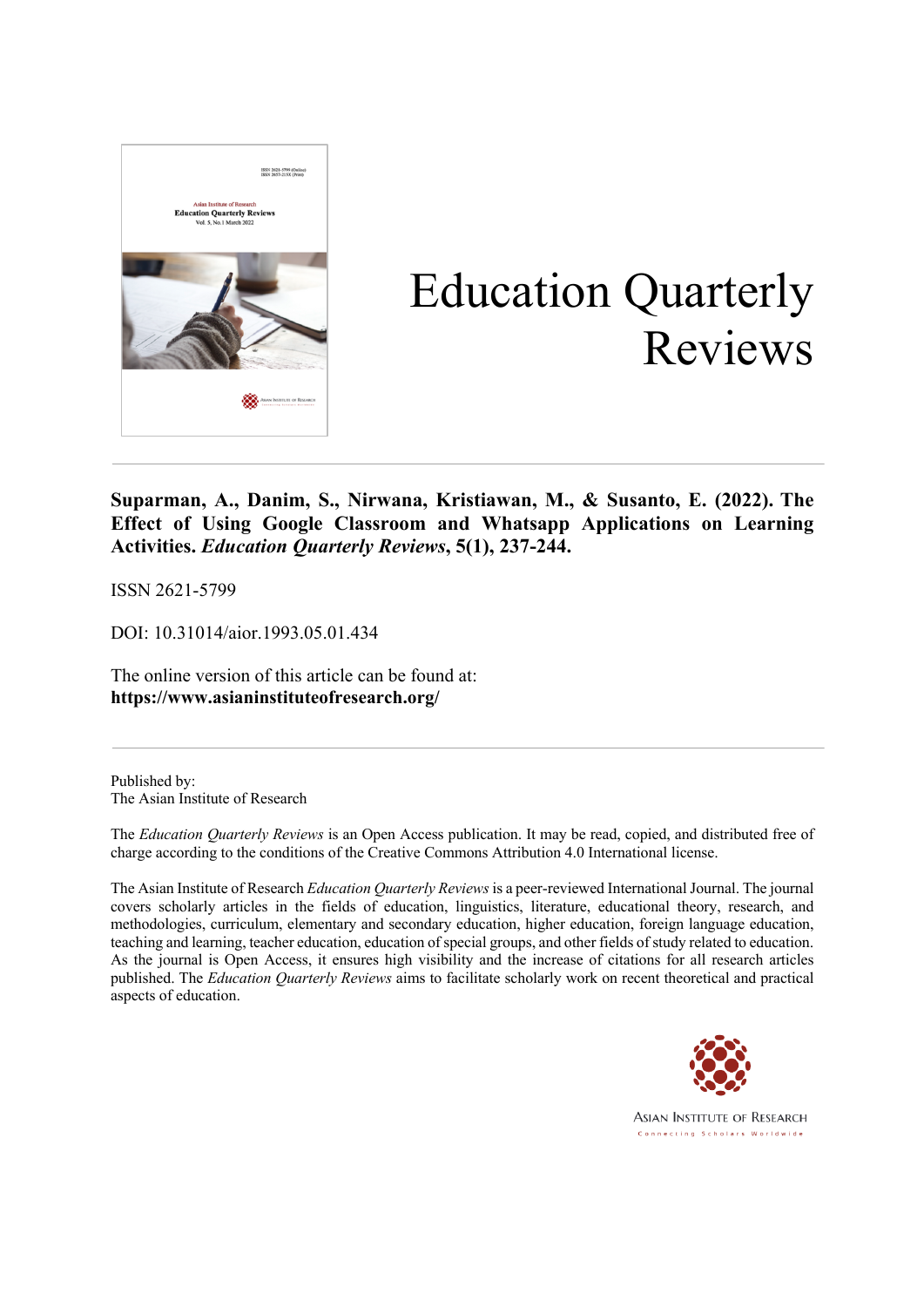

# The Effect of Using Google Classroom and Whatsapp Applications on Learning Activities

Asep Suparman<sup>1</sup>, Sudarwan Danim<sup>2</sup>, Nirwana<sup>3</sup>, Muhammad Kristiawan<sup>4</sup>, Edy Susanto<sup>5</sup>

1 Dinas Pendidikan Rejang Lebong, Bengkulu, Indonesia 2,3,4Universitas Bengkulu, Indonesia 5 Universitas Dehasen, Bengkulu, Indonesia

Correspondence: Asep Suparman. Email: suparmanasep102@gmail.com

#### **Abstract**

This study aims to describe the effect of using google classroom and WhatsApp applications on learning activities. The method in this research is a quantitative approach. The sample in this study were students of class X clinical pharmacy expertise program totaling 31 respondent persons. Data collection instruments: using a questionnaire in the form of a google form with a Likert scale, namely use of google classroom, WhatsApp application, and learning activities. The data analysis technique used multiple linear regression. The results of data analysis show that the use of google classroom has a positive and significant effect on learning activities with a significance of 0.000; The WhatsApp application has no positive and significant effect on learning activities with a significance of 0.472, and Simultaneous use of Google Classroom and WhatsApp applications has no significant effect on learning activities as much as 54.5% with a significance of 0.000. This research can be used as consideration for policy makers in using the Google Classroom and WhatsApp applications. The use of google classroom has an effect on learning activities. While the use of the WhatsApp application does not have an effect on learning activities. Novelty in research: researchers want to see the effect of google classroom and WhatsApp application on learning activities at the vocational high school level. By knowing whether or not the influence of Google Classroom and the WhatsApp application on learning activities in vocational high schools can be taken into consideration for state vocational high schools 3, Rejang Lebong Regency, Bengkulu Province. In order to advance this research, it is necessary to carry out further research activities.

**Keywords:** Google Classroom, WhatsApp Application, Study Activities

#### **1. Introduction**

Bengkulu Province has decided to postpone the opening of face-to-face schools in the even semester of the 2020/2021 Academic Year. Given the surge in Covid-19 cases that are still happening. The decision was issued through the Bengkulu Governor's Circular Number: 420/825/Dikbud/2020 dated December 30, 2020 regarding the Postponement of Face-to-Face Teaching and Learning Activities for the Even Semester 2020/2021 in Bengkulu Province. (Http: Merdeka.com).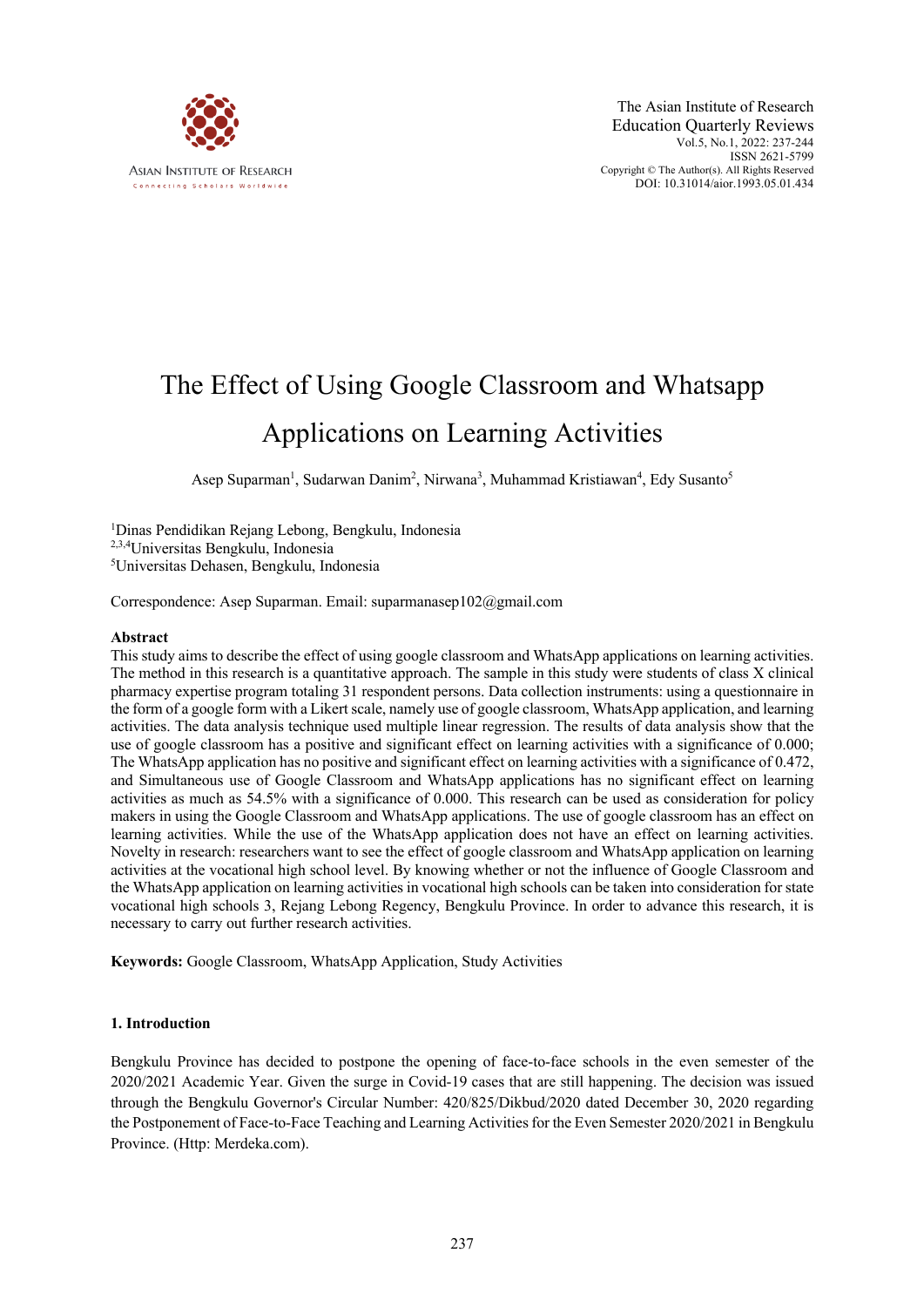Head of the Education and Culture Office of Rejang Lebong Regency Khirdes Lapendo Pasju in his statement in Rejang Lebong, Saturday said the plan to implement face-to-face learning is contained in a permit issued by the Rejang Lebong Regency Government and signed by Regent Ahmad Hijazi on December 30, 2020. He explained based on the second adjustment. Joint ministerial decree of 4 ministers, namely the Minister of Education and Culture, the Minister of Health, the Minister of Religion and the Minister of Home Affairs, regarding learning guidelines in the even semester of the 2020/2021 academic year and the 2020/2021 academic year that the granting of face-to-face learning permits is no longer based on the risk zoning map from the Handling Task Force National COVID-19. For this reason, the Rejang Lebong Regency Government gave permission to schools to carry out face-to-face learning at the kindergarten, primary school, Junior high school, and Vocational High School (https://benngkulu.antaranews.com/).

This also applies to the State Vocational High School 3 Rejang Lebong, Bengkulu Province, to conduct online learning. Online learning is learning that is carried out with the help of the internet (Syarifudin 2020). According to the head of the Rejang Lebong District Health Office, Syamsir said that of the 585 residents who were confirmed positive for Covid 19, 522 were declared cured, 11 died and 52 were still under surveillance (https: //www.antaranews.com).

Based on the results of the virtual meeting, on January 3, 2021, online, teaching was carried out using Google Classroom and WhatsApp Group for State Vocational High School 3, Rejang Lebong Regency, Bengkulu Province. The choice of Google Classroom is because the assignment can be done in the Google Classroom and then it can be discussed together between the students and the teacher (Wicaksono 2020), Google Classroom can be used to create and manage classes, assignments, grades and provide live feedback (Ratnawati 2020); (Darmawan 2021); (Longa 2021), The Google Classroom application is very easy to use in learning activities (Maharani and Kartini 2019), as a learning media that is easy to operate, creates a discussion space between educators and students, and does not waste quotas (Wulandari 2021), the advantages that teachers feel when using the google classroom portal, namely the google classroom portal, can be used to support the learning process (Diantari, Wisudariani, and Artika 2021), The advantages of google classroom are effectiveness and efficiency in well-structured learning (Utomo 2020). In addition to the advantages there are also disadvantages in using Google Classroom.

The disadvantages of google classroom are 1). The first shortcoming is due to internet network problems around campus (Rozak and Albantani 2018), 2). lack of features to write formulas and include pictures when making questions, both multiple choice questions and essay questions (Hammi 2017), 3). Google Classroom has no automated quizzes or tests (Ramadhan, Susilaningsih, and Husna 2021). In addition to using google classroom based on the results of the meeting, the help of the WhatsApp group application was also used.

WhatsApp is a messaging application for smartphones with a basic similar to BlackBerry Messenger (Indaryani and Suliworo 2018). WhatsApp social media which is often abbreviated as WA is one of the communication media that can be installed on a Smartphone (Suryadi, Ginanjar, and Priyatna 2018). The advantages of WhatsApp are; 1) Easy to use (Hidayawati 2020), 2). Automatic Contact Sync (FAUZI 2021), 3). Can Contact People Around the World (Rachmawaty 2021), 4). Chat Back Up Features(ILMA 2020), 5). Have Stories Feature (SARI 2020). In addition to the advantages of WhatsApp, it also has disadvantages, namely 1).Account Hacking Risk (SALIM, Arfan, and Jamilah 2021), 2). Unable to send large files (Bhagaskara, Afifah, and Putra 2021), 3). Troublesome WhatsApp Web (Saputri 2021), 4). Data Not Stored Safely (Hermawan, Hendrawan, and Ritzkal 2019).

Previous research only examined: Constraints of Online Learning Using Google Classroom (Susanto, Sasongko, and Kristiawan 2021), the use of the WhatsApp grouping application on the results of learning to write geigerite (Budiono 2021), Analysis of Google Scholar Services as a Reference Material on Student Satisfaction (Husain 2019), Google Scholar and Fulfillment of Information Research (Correlational Study of the Effect of Google Scholar on Fulfillment of Information Needs) (Manik 2018), The Influence of Google Scholar Usage Motives on Student Satisfaction (Latania n.d.), Google Classroom-Based E-Learning Media To Improve Vocational High School Student Learning Outcomes (Su'uga et al. 2020), The effect of using WhatsApp messenger as an integrated mobile learning group investigation method on critical thinking skills (Kartikawati and Pratama 2017), The effect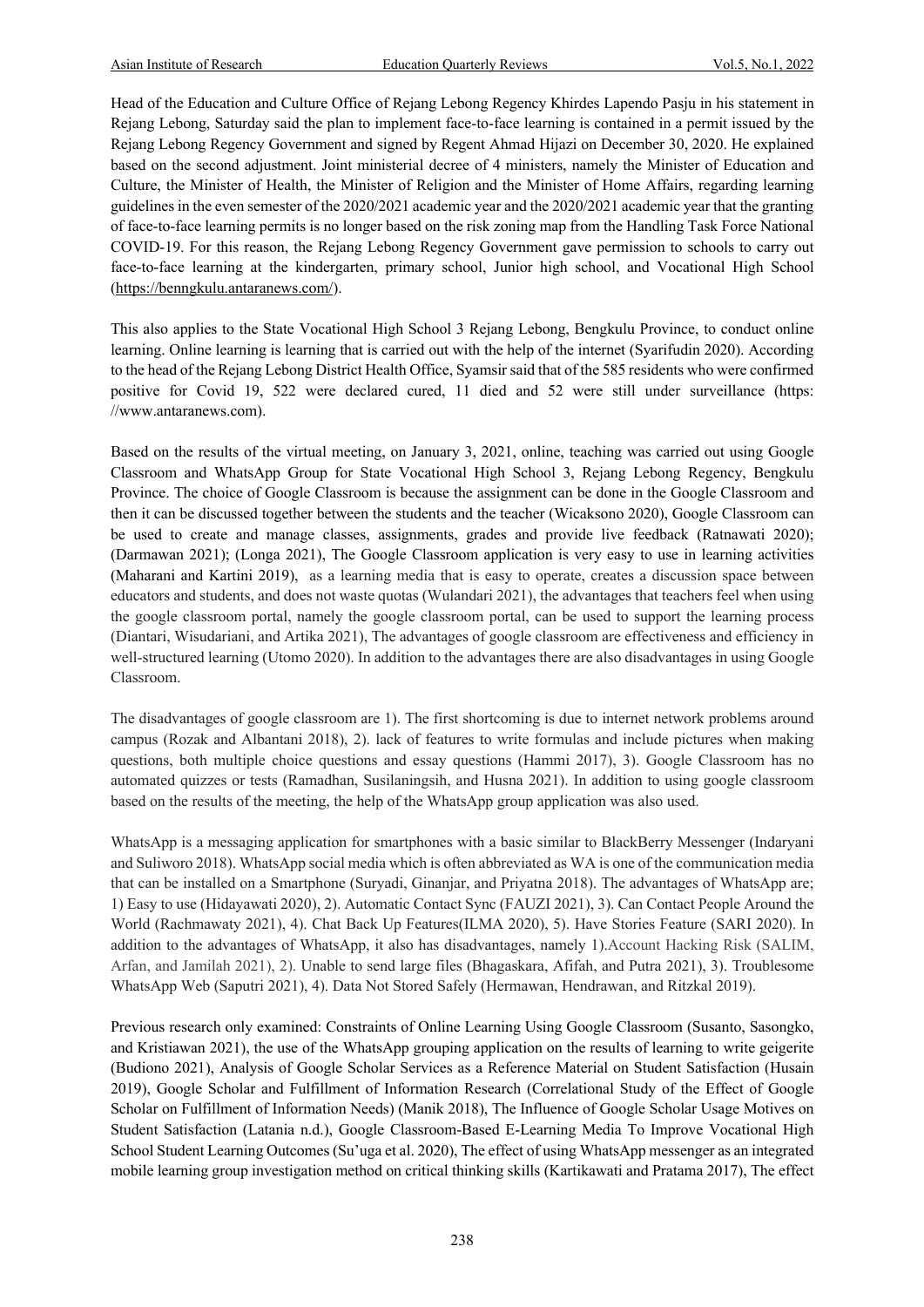of the use of social media WhatsApp on student activity in business economics subjects class X Public Vocational Secondary Schools 2 (Umami and Suja 2019), The effect of using WhatsApp social media on the dissemination of learning information at public senior high school 5 Depok (Pangestika 2018). Because of the importance of this, it is necessary to do further research with the title "The effect of using google classroom and WhatsApp applications on learning activities."

The results of the study are expected to be able to contribute as a consideration for state vocational high schools 3 in Rejang Lebong Regency, Bengkulu Province regarding activities in student learning. As well as increasing knowledge for stakeholders in state vocational high schools 3, Rejang Lebong district, Bengkulu Province and for teachers both theory teachers and vocational teachers to continue to make improvements in terms of using appropriate and good applications in the teaching and learning process.

## **2. Methods**

This research is quantitative descriptive research. The place of research is at the State Vocational High School 3, Rejang Lebong Regency, Bengkulu Province, Indonesia. The study was conducted for two months, from March to the end of May 2021. The population of this study was class X, XI, XII totaling 491 people. The sample of this research is class X expertise program: Clinical Pharmacy totaling 31 people.

| $\bf No$            | <b>Expertise program</b>              | <b>Class</b> |     | <b>The Number of</b><br><b>Students</b> |     |
|---------------------|---------------------------------------|--------------|-----|-----------------------------------------|-----|
|                     |                                       |              | L   | P                                       |     |
| $\mathbf{1}$        | Network Computer Engineering          | X TKJ        | 15  | 11                                      | 26  |
| $\overline{2}$      | Motorcycle Business Techniques        | X TBSM       | 30  | $\overline{2}$                          | 32  |
| $\overline{3}$      | Agri Fishery Business                 | XPAT         | 14  | 15                                      | 29  |
| $\overline{4}$      | Poultry Livestock Agri Business       | X AU         | 10  | 13                                      | 23  |
| 5                   | Welding Technique                     | X TP         | 22  | $\boldsymbol{0}$                        | 22  |
| 6                   | Clinical Pharmacy                     | X FAR        | 5   | 26                                      | 31  |
|                     | <b>Number of Class X Students</b>     |              | 96  | 67                                      | 163 |
| 1                   | Computer and Network Engineering      | XI TKJ       | 17  | 13                                      | 30  |
| $\mathbf{2}$        | Motorcycle Business Techniques        | XI TBSM      | 26  | $\boldsymbol{0}$                        | 26  |
| $\overline{3}$      | Agri Fishery Business                 | XI PAT       | 18  | 12                                      | 30  |
| $\overline{4}$      | Poultry Livestock Agri Business       | XI ATU       | 9   | 8                                       | 17  |
| 5                   | Welding Technique                     | XI TP        | 14  | $\boldsymbol{0}$                        | 14  |
| 6                   | Clinical Pharmacy                     | XI FAR       | 5   | 26                                      | 31  |
|                     | <b>Number of Students of Class XI</b> |              | 89  | 59                                      | 148 |
| 1                   | Computer and Network Engineering      | XII TKJ      | 19  | 15                                      | 34  |
| $\overline{2}$      | Motorcycle Business Techniques        | XII TBSM     | 27  | $\mathbf{1}$                            | 28  |
| $\overline{3}$      | Agri Fishery Business                 | XII APA      | 23  | 10                                      | 33  |
| $\overline{4}$      | Poultry Livestock Agri Business       | XII ATU      | 12  | 18                                      | 30  |
| 5                   | Welding Technique                     | XII TP       | 26  | $\mathbf{0}$                            | 26  |
| 6                   | Clinical Pharmacy                     | XII FAR      | 4   | 25                                      | 29  |
|                     | <b>Number of Class XII Students</b>   |              | 111 | 69                                      | 180 |
| <b>Total number</b> |                                       |              | 296 | 195                                     | 491 |

| Table 1: Student Data of State Vocational School 3 Rejang Lebong Bengkulu Province Academic Year |  |
|--------------------------------------------------------------------------------------------------|--|
| 2020/2021                                                                                        |  |

Sampling in this study is to determine the class of research using purposive sampling technique. Purposive Sampling is a sampling technique with certain considerations(Campbell et al. 2020). By selecting the class X

*Source: Student Data for State Vocational High School 3 Rejang Lebong, Bengkulu Province, January 2021*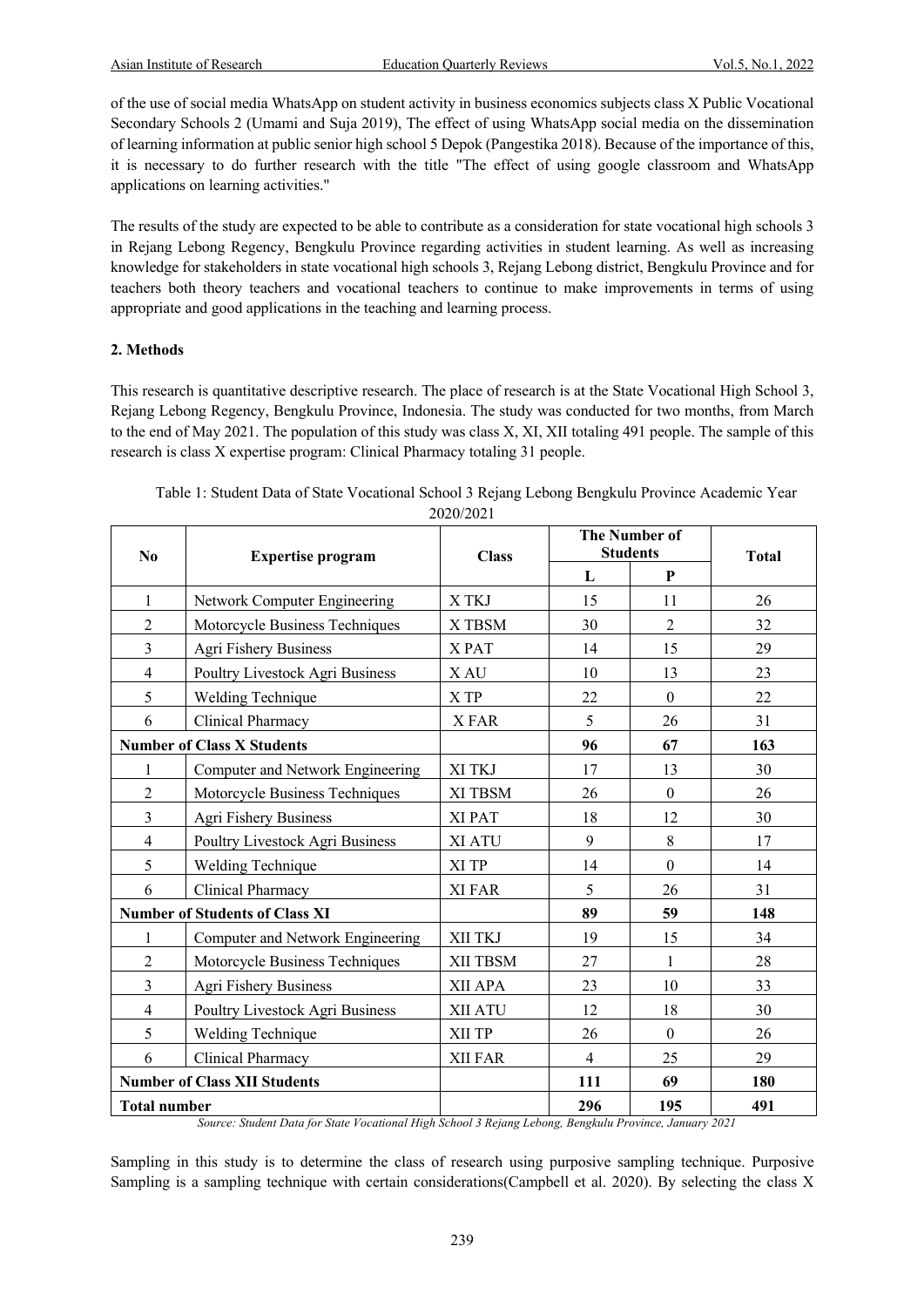students of the Clinical Pharmacy Skills Program at the State Vocational High School 3, Rejang Lebong Regency, Bengkulu Province, Indonesia, there were 31 students, consisting of 5 male students and 26 female students. **3. Results and Discussion** 

**Tests of Normality**

a. Normality test

| <b>Tests of Normality</b>      |                     |    |      |                   |    |      |  |  |  |
|--------------------------------|---------------------|----|------|-------------------|----|------|--|--|--|
|                                | Kolmogorov-Smirnova |    |      | Shapiro-Wilk      |    |      |  |  |  |
|                                | <b>Statistics</b>   | df | Sig. | <b>Statistics</b> | df | Sig. |  |  |  |
| Google Classroom               | .137                | 31 | .144 | .955              | 31 | .212 |  |  |  |
| WhatsApp App                   | $.150$ <sup>1</sup> | 31 | .073 | .967              | 31 | .451 |  |  |  |
| Student learning<br>activities | .134                | 31 | .168 | .949              | 31 | .142 |  |  |  |

a. Lilliefors Significance Correction

Based on the results of the output value of Sig. Google Classroom 0.212 > 0.05, Sig. The WhatsApp application is  $0.451 > 0.05$  and the value of learning activities is Sig.  $0.42 > 0.05$ , it can be concluded that the data is normally distributed.

## b. Linearity test

| AIWYA TAVIC                        |                |                             |                |    |             |        |      |  |  |  |
|------------------------------------|----------------|-----------------------------|----------------|----|-------------|--------|------|--|--|--|
|                                    |                |                             | Sum of Squares | df | Mean Square | F      | Sig. |  |  |  |
|                                    |                | (Combined)                  | 1917.043       | o  | 319,507     | 8,320  | .000 |  |  |  |
| Student                            | <b>Between</b> | linearity                   | 1521,871       |    | 1521,871    | 39,629 | .000 |  |  |  |
| learning<br>activities *<br>Google | Groups         | Deviation from<br>Linearity | 395,172        |    | 79,034      | 2.058  | .106 |  |  |  |
| classroom                          | Within Groups  |                             | 921,667        | 24 | 38.403      |        |      |  |  |  |
|                                    | Total          |                             | 2838,710       | 30 |             |        |      |  |  |  |

**ANOVA Table**

Based on the output value Deviation from Linearity Sig.  $0.106 > 0.05$ . It was concluded that there was a significant linear relationship between learning activity variables and the WhatsApp application.

#### c. Multicollinearity test

| Coefficientsa |                     |                             |            |              |           |      |                                |       |  |  |
|---------------|---------------------|-----------------------------|------------|--------------|-----------|------|--------------------------------|-------|--|--|
| Model         |                     | Unstandardized Coefficients |            | Standardized | Sig.<br>t |      | <b>Collinearity Statistics</b> |       |  |  |
|               |                     |                             |            | Coefficients |           |      |                                |       |  |  |
|               |                     | В                           | Std. Error | Beta         |           |      | Tolerance                      | VIF   |  |  |
|               | (Constant)          | 17,788                      | 22,694     |              | .784      | .440 |                                |       |  |  |
|               | Google<br>Classroom | .889                        | .158       | .723         | 5.646     | .000 | .991                           | 1.009 |  |  |
|               | WhatsApp<br>App     | $-.112$                     | .153       | $-.093$      | $-.730$   | .472 | .991                           | 1.009 |  |  |

a. Dependent Variables: student learning activities

Based on the output results **Coefficientsa** in section Collinearity Statistics Tolerance value 0.991 > 0.10 and 1.009 < 10.00, it is concluded that there are no symptoms multicollinearity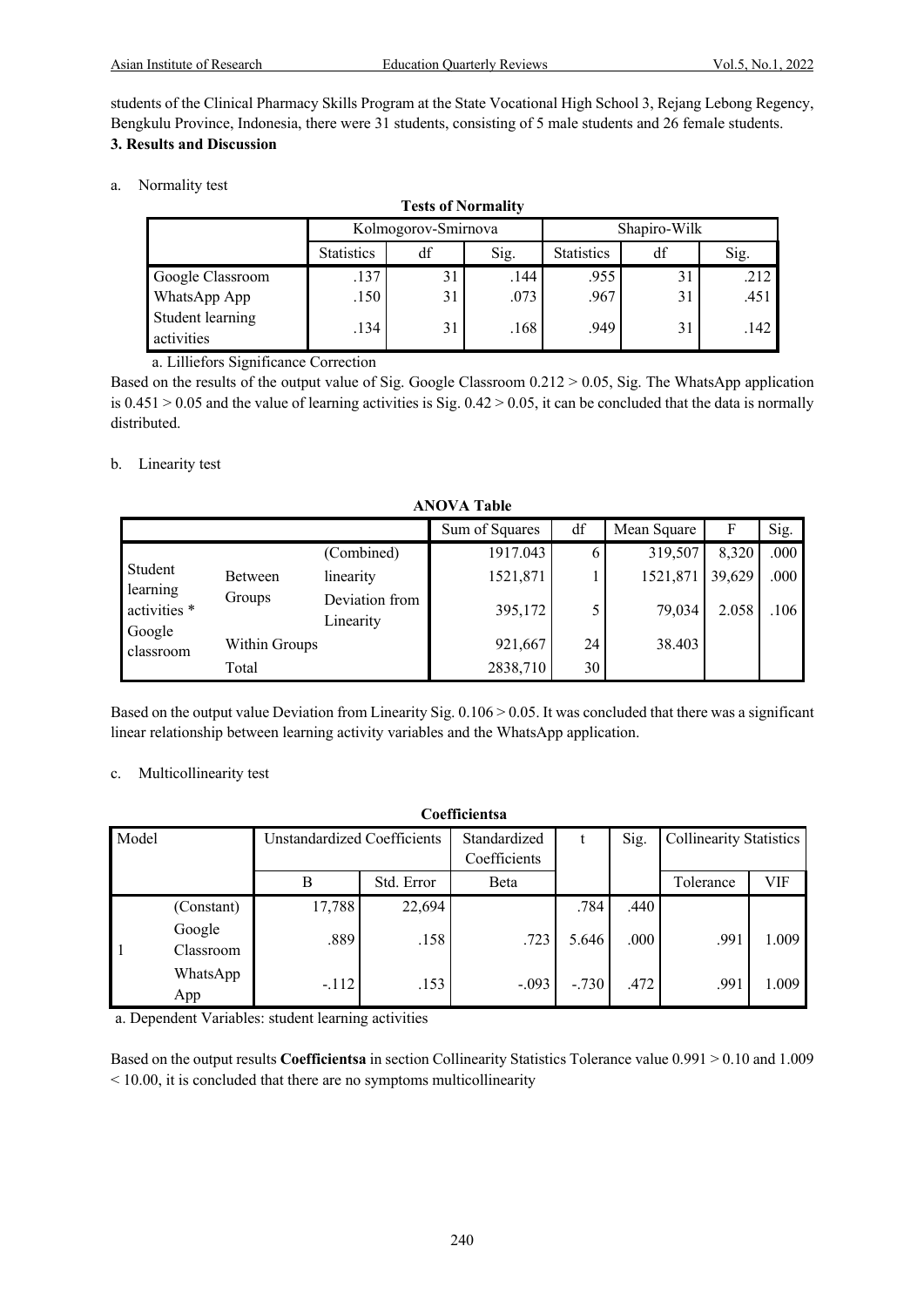#### d. Heteroscedasticity test



Based on the scatterplot output it is known that

- Spread data points above and below or around the number 0
- The dots don't collect just above or below
- The spread of data points does not form a wavy pattern that widens then narrows and widens again
- The spread of data points is not patterned.

It was concluded that there was no heteroscedasticity problem.

e. Prerequisite test

Multiple regression test

| <b>Model Summary</b> |      |          |            |                   |  |  |  |  |  |
|----------------------|------|----------|------------|-------------------|--|--|--|--|--|
| Model                |      | R Square | Adjusted R | Std. Error of the |  |  |  |  |  |
|                      |      |          | Square     | Estimate          |  |  |  |  |  |
|                      | 738a | .545     |            | 6.79357           |  |  |  |  |  |
|                      |      |          |            |                   |  |  |  |  |  |

a. Predictors: (Constant), Google Classroom, WhatsApp App

Based on output **Model Summary**: 1. Large relationship between Google Classroom and WhatsApp App (simultaneously) with Learning activity namely 0.738 which is strong, and 2). R Square, contribution or contribution simultaneously variable Google Classroom and WhatsApp App with Learning activity is 54.5% while 45.5% is determined by other variables

| <b>ANOVAa</b> |            |                |    |             |        |                   |  |  |
|---------------|------------|----------------|----|-------------|--------|-------------------|--|--|
| Model         |            | Sum of Squares | df | Mean Square | F      | Sig.              |  |  |
|               | Regression | 1546,437       |    | 773,218     | 16,754 | .000 <sub>b</sub> |  |  |
|               | Residual   | 1292,273       | 28 | 46,153      |        |                   |  |  |
|               | Total      | 2838,710       | 30 |             |        |                   |  |  |

a. Dependent Variable: Learning activity

b. Predictors: (Constant), Google Classroom, WhatsApp App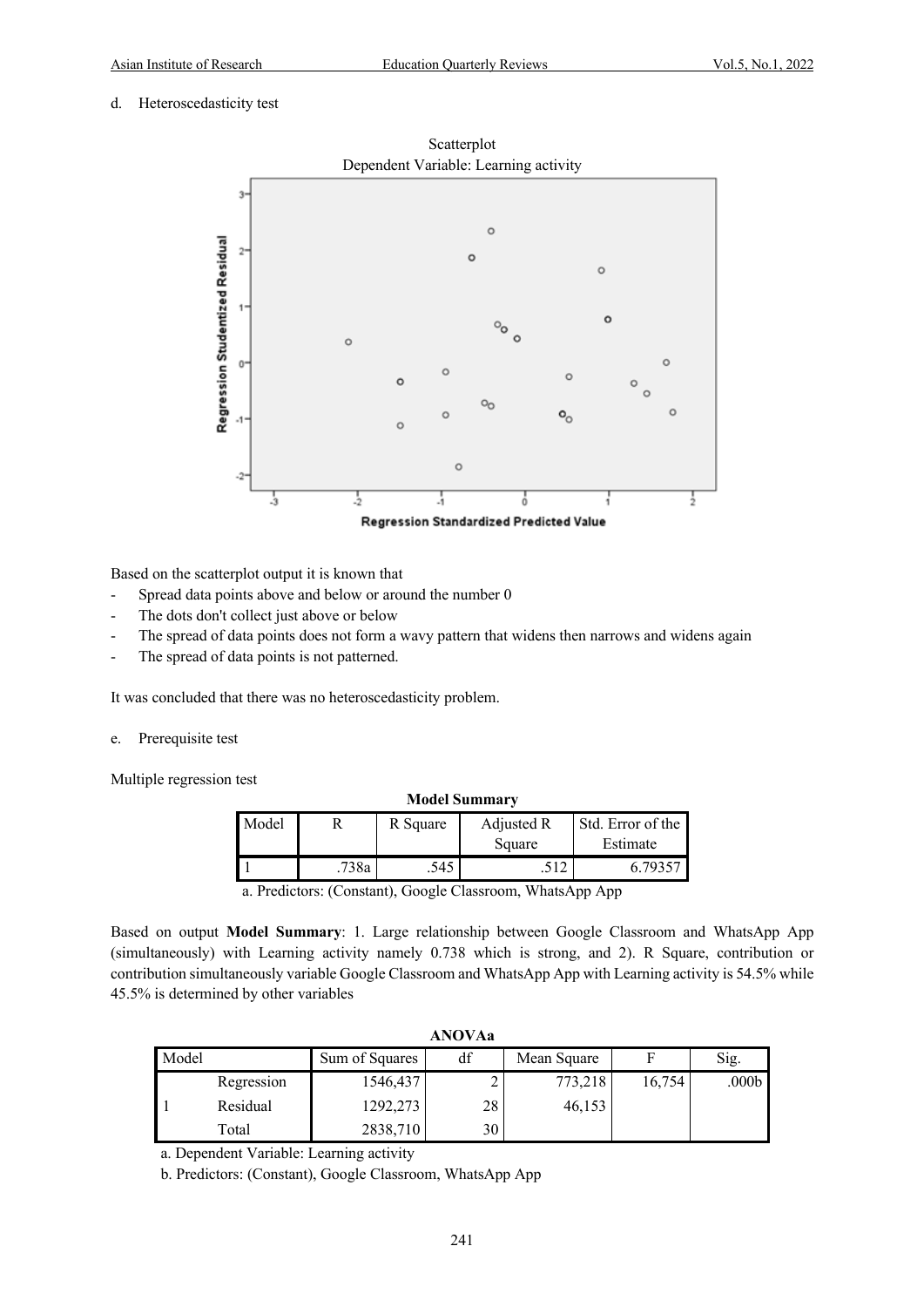1) Based on the significance value, it is known that the value of Sig. is 0.000 < 0.05, then according to the basis of decision making in the F test it can be concluded that: Ha is accepted, so Google Classroom and the WhatsApp application simultaneously have no effect on Learning activity and 2). Based on the comparison of the calculated F value with the F table, it is known that: F arithmetic  $16.754 > F$  table 3.33, then Ha accepted, so Google Classroom and the WhatsApp application simultaneously have no effect on Learning activity.

**Coefficientsa**

| $\sim$ |                     |                                    |            |                              |         |      |  |  |  |
|--------|---------------------|------------------------------------|------------|------------------------------|---------|------|--|--|--|
| Model  |                     | <b>Unstandardized Coefficients</b> |            | Standardized<br>Coefficients |         | Sig. |  |  |  |
|        |                     | B                                  | Std. Error | Beta                         |         |      |  |  |  |
|        | (Constant)          | 17,788                             | 22,694     |                              | .784    | .440 |  |  |  |
|        | Google<br>Classroom | .889                               | .158       | .723                         | 5.646   | .000 |  |  |  |
|        | WhatsApp<br>App     | $-112$                             | .153       | $-.093$                      | $-.730$ | .472 |  |  |  |

a. Dependent Variable: Learning Activities

- a. Based on output **Coefficientsa**: 1) Based on the Significant value, Google Classroom Sig. 0.000 < 0.05, it is concluded that Ha is accepted so there is an effect Google Classroom against Learning activity, and 2). Based on the comparison of the value of t arithmetic with t table, namely t arithmetic Google Classroom  $5,646 > t$ table 2.93then it is concluded that Ha is accepted so there is an effect google classroom against learning activity.
- b. Based on output **Coefficientsa**: 1). Based on the significance value, the IQ score is Sig. 0.472 > 0.05, it is concluded that Ho is accepted so there is no influence on the WhatsApp application on learning activities and 2). based on the comparison of the value of t count with t table, namely t count WhatsApp application -0.730 < t table 2.93then it is concluded that Ho is accepted so there is no influence on the WhatsApp application to learning activities.

#### **4. Conclusion**

The use of google classroom and the WhatsApp application on learning activities simultaneously has no significant effect on learning activities of 54.5% with a significance of 0.00. the results of this study that the effect of using google classroom and the WhatsApp application cannot have an effect on learning activities. But there is an effect Google Classroom against Learning activities while WhatsApp App there is no effect on learning activities.

# **Acknowledgment**

Thanks are given to people who have contributed to the writing of this scientific paper:

- 1) Head of the Education and Culture Office of Rejang Lebong Regency, Bengkulu Province
- 2) Teachers of State Vocational High School 3, Rejang Lebong Regency, Bengkulu Province as respondents
- 3) Students of the tenth grade Clinical Pharmacy Skills Program at State Vocational High School 3, Rejang Lebong Regency, Bengkulu Province as respondents.

#### **References**

- Bhagaskara, Arindra Evandian, Eka Nur Afifah, and Enggar Maulana Putra. 2021. "Pembelajaran Dalam Jaringan (Daring) Berbasis Whatsapp Di Sd Yapita." *ZAHRA: Research and Tought Elementary School of Islam Journal* 2(1): 13–23. [Whatsapp-Based Online Learning at Yapita Elementary School]
- Budiono, Agus. 2021. "Penggunaan Aplikasi Whatsapp Groupping Terhadap Hasil Belajar Menulis Geguritan Di Masa Pandemi Covid-19 Pada Siswa Kelas 9h Smpn 1 Karanggayam, Kebumen." *Syntax* 3(11): 2271. [The Use of Whatsapp Groupping Applications on Learning Outcomes of Geguritan Writing During the Covid-19 Pandemic In Class 9h Students of Smpn 1 Karanggayam, Kebumen]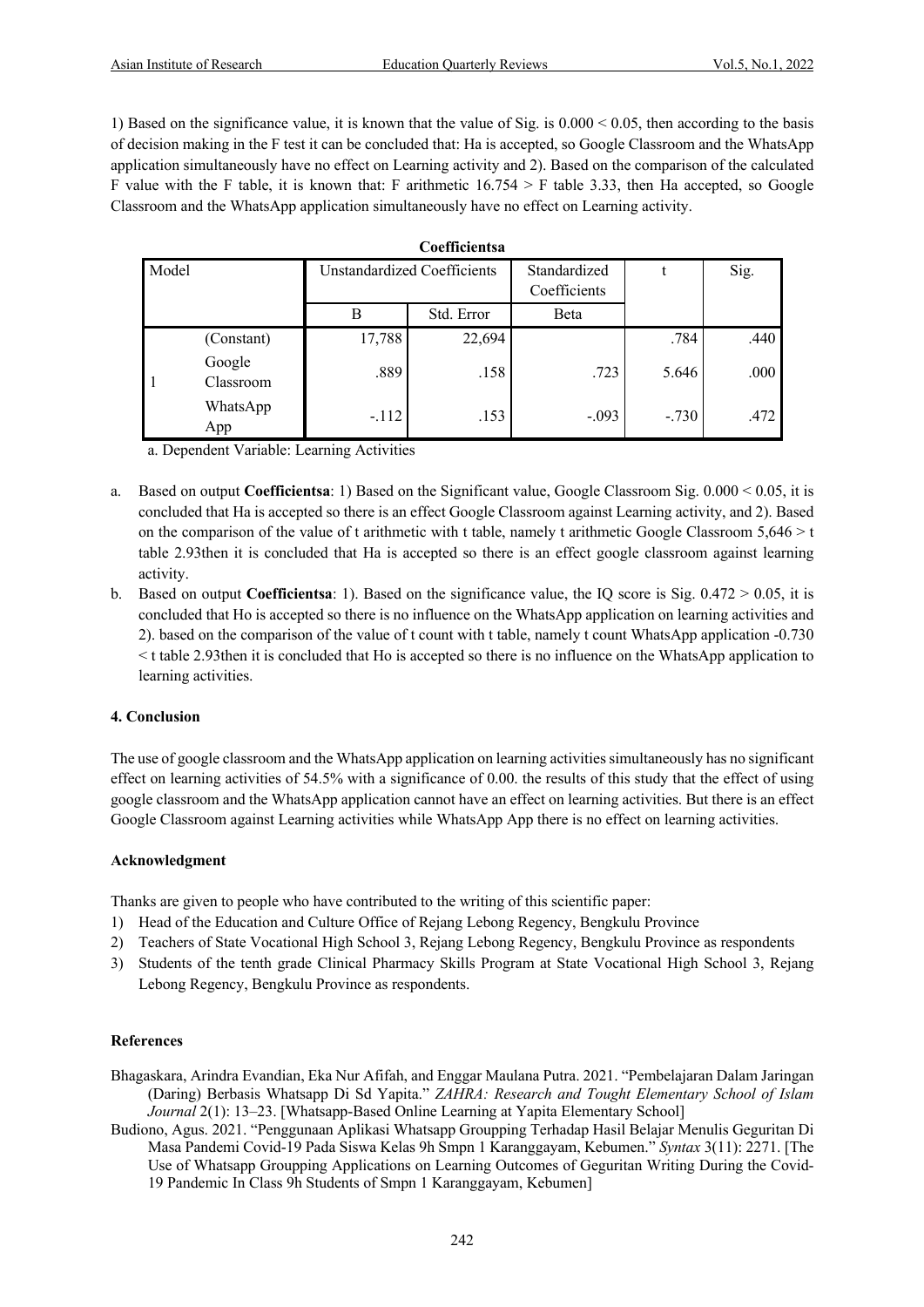- Campbell, Steve, Melanie Greenwood, Sarah Prior, Toniele Shearer, Kerrie Walkem, Sarah Young, Danielle Bywaters, and Kim Walker. 2020. "Purposive Sampling: Complex or Simple? Research Case Examples." *Journal of Research in Nursing* 25(8): 652–61.
- Darmawan, Yuda. 2021. "Penggunaan Aplikasi Google Classroom Dalam Upaya Meningkatkan Hasil Belajar Matematika Pada Siswa Kelas X SMA Jurusan IPS." [The Use of Google Classroom Applications in an Effort to Improve Mathematics Learning Outcomes in Class X High School Students, Social Sciences Department]
- Diantari, I Dewa Ayu Merry, N I Made Rai Wisudariani, and I Wayan Artika. 2021. "Pemanfaatan Portal Google Classroom Dalam Pembelajaran Teks Persuasif Di Kelas VIII C SMP Negeri 1 Bangli Tahun Pelajaran 2020/2021." *Jurnal Pendidikan Bahasa dan Sastra Indonesia Undiksha* 11(2). [Utilization of the Google Classroom Portal in Persuasive Text Learning in Class VIII C SMP Negeri 1 Bangli for the 2020/2021 Academic Year].
- Fauzi, Aldie N U R. 2021. "Analisis Efektivitas Pembelajaran Interaktif Berbasis Whatsapp Group Sebagai Media Pembelajaran Kelas Iv Di Sdn 270 Gentra Masekdas." [Analysis of the Effectiveness of Whatsapp Group Based Interactive Learning as Class IV Learning Media at Sdn 270 Gentra Masekdas]
- Hammi, Zedha. 2017. "Implementasi Google Classroom Pada Kelas XI IPA MAN 2 Kudus." [Implementation of Google Classroom in Class XI IPA MAN 2 Kudus].
- Hermawan, Dicky, Ade Hendri Hendrawan, and Ritzkal Ritzkal. 2019. "Sistem Deteksi Kebocoran Gas Rumah Tangga Dengan Menggunakan Peringatan Whatsapp." *Prosiding Semnastek*. [Household Gas Leak Detection System Using Whatsapp Alerts]
- Hidayawati, Mumun Sri. 2020. "Analisis Pembelajaran Daring Melalui Whatsapp Group (Wag) Pada Mata Pelajaran Ekonomi Bisnis Di SMK Negeri 1 Talaga." [Analysis of Online Learning Through Whatsapp Group (Wag) in Business Economics Subject at SMK Negeri 1 Talaga]
- https://www.merdeka.com/education/gubernur-benngkulu-terbitkan-surat-penundaan-school-tatap-mukasemester-even.html. Accessed on 02 July 2021
- https://benngkulu.antaranews.com/berita/140548/pemkab-rejang-lebong-berlaku-school-tatap-muka. Accessed on 20 July 2021
- https://www.antaranews.com/berita/1959072/dinkes-penyebaran-covid-19-di-rejang-lebong-terus-meningkat. Accessed on 21 July 2021
- Husain, T. 2019. "Analisis Layanan Google Scholar Sebagai Bahan Referensi Terhadap Kepuasan Mahasiswa." *Ultima InfoSys: Jurnal Ilmu Sistem Informasi* 10(1): 69–75. [Google Scholar Service Analysis as a Reference Material for Student Satisfaction]
- Ilma, Zulaikhah Nurul. 2020. "Penerapan Media Daring Pada Pembelajaran Bahasa Indonesia Di Smp Bustanul Muta'allimin." [Application of Online Media in Indonesian Language Learning at Bustanul Muta'allimin Middle School]
- Indaryani, Eka, and Dwi Suliworo. 2018. "Dampak Pemanfaatan WhatsApp Dalam Meningkatkan Motivasi Belajar Siswa Pada Pelajaran Fisika." In *Quantum: Seminar Nasional Fisika, Dan Pendidikan Fisika*, , 25– 31. [The Impact of Using WhatsApp in Increasing Students' Learning Motivation in Physics Lessons].
- Kartikawati, Sulistyaning, and Hendrik Pratama. 2017. "Pengaruh Penggunaan Whatsapp Messenger Sebagai Mobile Learning Terintegrasi Metode Group Investigation Terhadap Kemampuan Berpikir Kritis." *JUPITER (Jurnal Pendidikan Teknik Elektro)* 2(2): 33–38. [The Effect of Using Whatsapp Messenger as an Integrated Mobile Learning Group Investigation Method on Critical Thinking Ability]
- Latania, Fella. "Pengaruh Motif Penggunaan Google Scholar Terhadap Kepuasan Mahasiswa UIN Syarif Hidayatullah Jakarta Dalam Memperoleh Informasi." [The Influence of Motives for Using Google Scholar on Student Satisfaction at UIN Syarif Hidayatullah Jakarta in Obtaining Information]
- Longa, Albina Evarista. 2021. "Penggunaan Aplikasi Google Classroom Dalam Upaya Meningkatkan Hasil Belajar Matematika Pada Siswa Kelas X IPS 3 SMA Negeri 1 Maumere." *Journal on Teacher Education* 2(2): 49–57. [The Use of Google Classroom Applications in an Effort to Improve Mathematics Learning Outcomes in Class X IPS 3 Students of SMA Negeri 1 Maumere]
- Maharani, Nia, and Ketut Sepdyana Kartini. 2019. "Penggunaan Google Classroom Sebagai Pengembangan Kelas Virtual Dalam Keterampilan Pemecahan Masalah Topik Kinematika Pada Mahasiswa Jurusan Sistem Komputer." *PENDIPA Journal of Science Education* 3(3): 167–73. [The Use of Google Classroom as a Virtual Classroom Development in Problem-Solving Skills in Kinematics Topics in Computer Systems Department Students].
- Manik, Mutia Kansyah. 2018. "Google Scholar Dan Pemenuhan Informasi Penelitian (Studi Korelasional Pengaruh Google Scholar Terhadap Pemenuhan Kebutuhan Informasi Penelitian Di Kalangan Mahasiswa Ilmu Komunikasi FISIP USU)." [Google Scholar and Fulfillment of Research Information (Correlational Study of the Effect of Google Scholar on the Fulfillment of Research Information Needs Among Communication Studies Students, FISIP USU]
- Pangestika, Nur Lia. 2018. "Pengaruh Pemanfaatan Media Sosial Whatsapp Terhadap Penyebaran Informasi Pembelajaran Di SMA Negeri 5 Depok." [The Effect of Using Whatsapp Social Media on the Dissemination